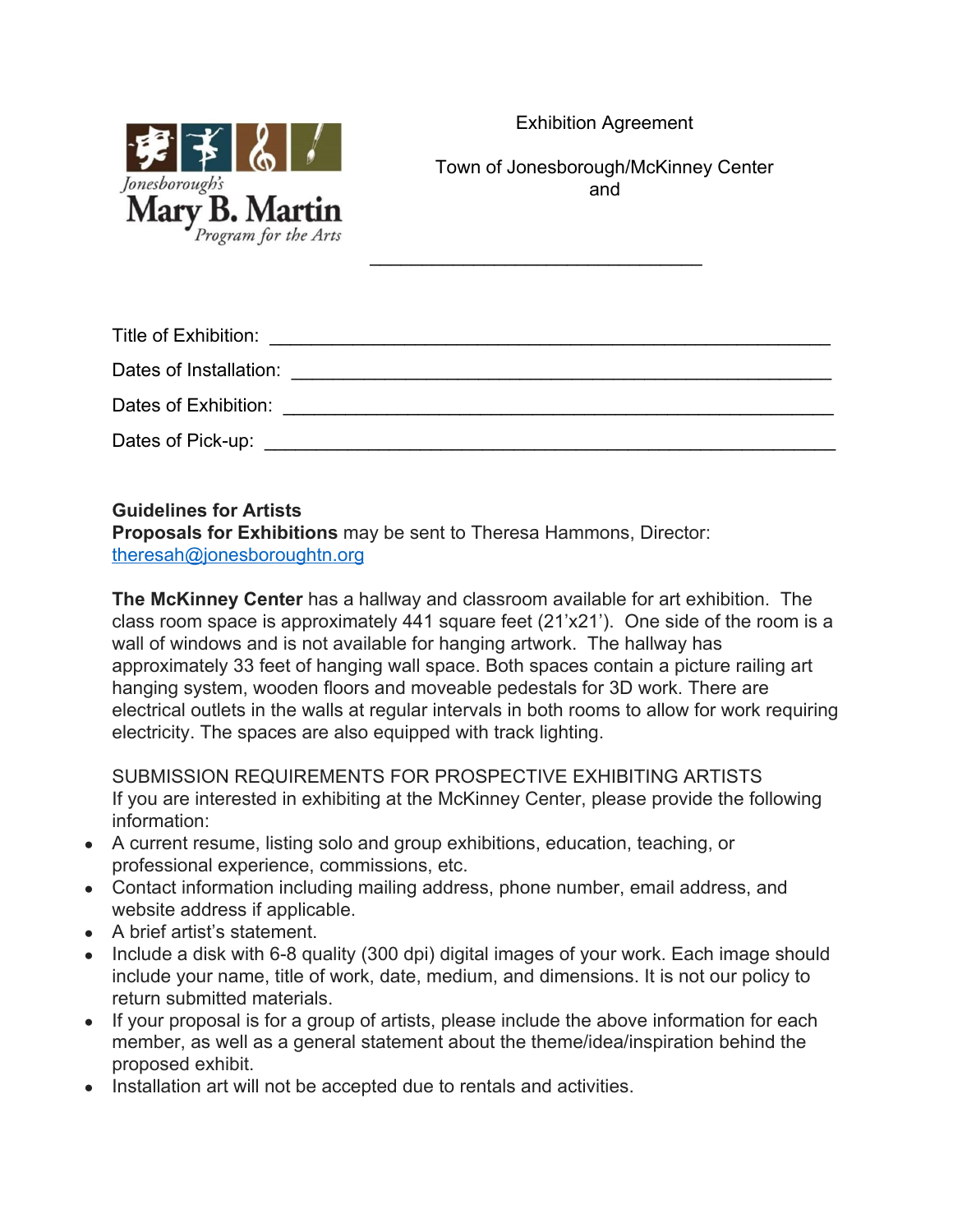- Response to your submission can take up to 6 months. We will notify you if we can include your work in an upcoming exhibit or if we cannot accommodate it.
- Although your work may have great potential for exhibition, the gallery schedule is planned approximately 2 years in advance, so there may not be immediate openings for invitational exhibits. However, we will keep your information on file in the event of a vacancy.

### SALES

Unless otherwise specified, works will be considered for sale at the price indicated and 40% of the selling price will be retained by the McKinney Center. In the event of a sale, the artist must complete and return a W-9 form, required by the Town of Jonesborough in order to pay the artist's commission. The artist will be responsible for reporting tax information.

### **FEES**

In most cases there is no participation fee, subject to change.

### PRESENTATION

- Two-dimensional work must be framed and wired for hanging.
- Ten pedestals are available for use. 3 D items must fit under matching acrylic bonnets to assist with the damage prevention. Pedestal sizes:
	- 2 18x24
	- 4 18x18
		- 4 16x16
- Work must be original, current and must not have been shown previously at the McKinney Center.
- All work must be labeled with artist's name, title, medium, price, and phone number.
- Artwork must be light enough to hang securely and safely using the building's art hanging system. Our building is 75 years old and we respect the integrity of the walls and ceilings by refraining from any use of nails, screws, harsh adhesives, etc. No exceptions.
- Damaged, cracked, wet or ill-prepared works, or work with unstable frames, will not be accepted. Works with unprotected surfaces that smear or damage easily will not be accepted.

# WORK REMOVAL

- All work must remain for entire exhibit; no early removal.
- Work must be removed at time designated on loan form or artist contract. There is no storage space at the facility; therefore, late pick-up penalty fees may apply. Artists may designate someone to pick their work up if they cannot do so; appointed person must show identification, artwork claim check, or a note or email from the artist.

#### **INSURANCE**

The Town of Jonesborough insures artwork during the loan period. Work will be insured for from the time of delivery, in duly noted condition, until the specified pickup date.